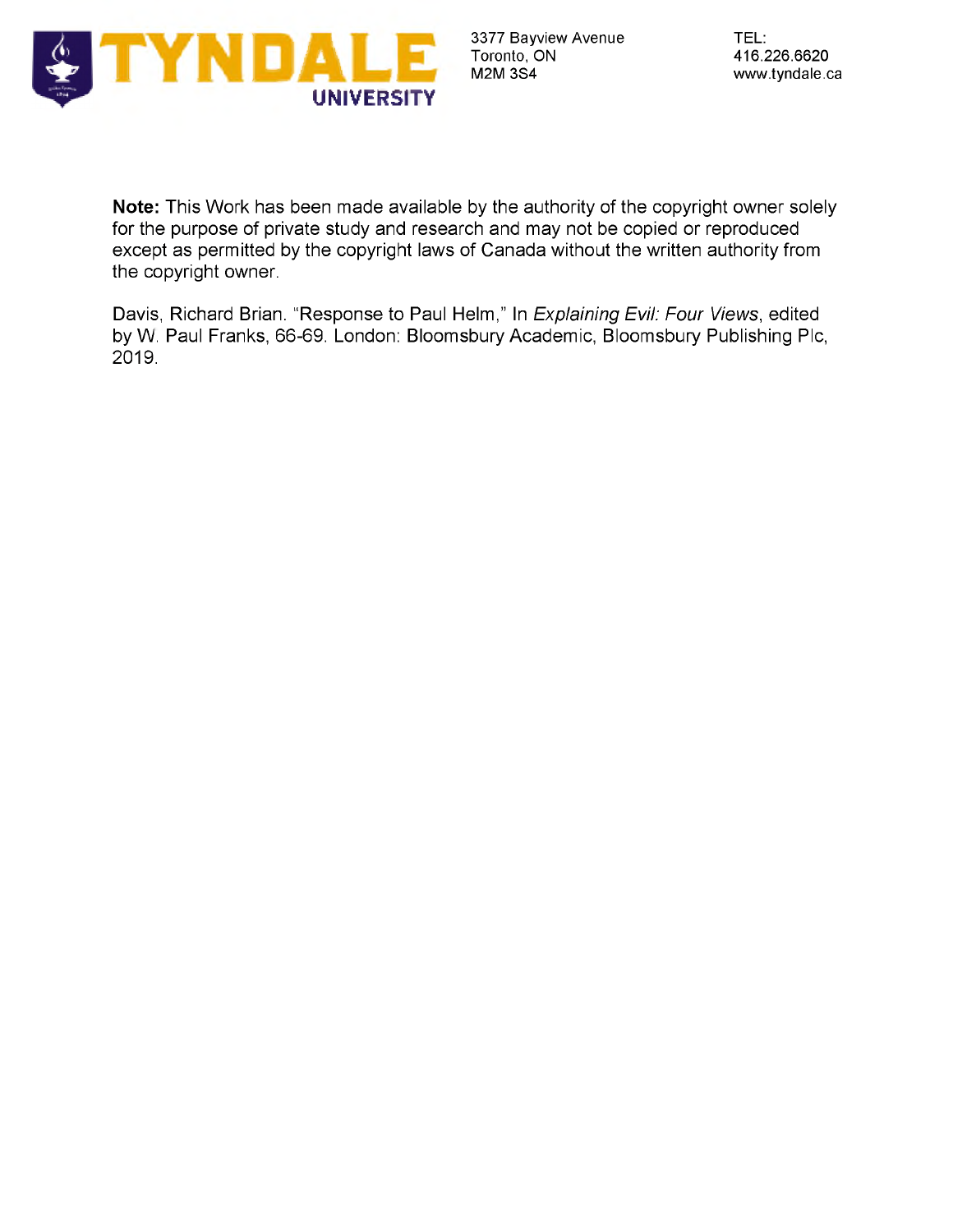## **Response to Paul Helm**

## Richard Brian Davis

Following Augustine, Paul Helm thinks of evil as a privation: "A deficiency or loss or negativity" (56). It "arises as a decline from the good" (ibid.). The explanation for how that could be in a world created by God is twofold. First, God ordains it; he permits (but doesn't cause) evil to occur. Secondly, since God is perfect, the moral evil he permits "can only arise from the creature" (55), that is, from human beings originally "created 'very good' by their Creator," but who "could change for the worse, and they did" (56).

Now these two sub-explanations, as Helm develops them, don't seem to me to fit together well. To see this, we must ask of the first: *why* does God permit evil? It is less than enlightening to reply, "It was the good pleasure of God that this is so" (55). For then the question arises: "Why is it the good pleasure of God that this is so?" (ibid.). Helm (following Plantinga) has an answer: the very best possible worlds contain incarnation and atonement and thus sin and evil. "For atonement is a matter of creatures' being saved from the consequences of their sin; therefore if there were no evil, there would be no sin" (Plantinga 2004, 12). So evil exists because God permits it, and he permits it because it's best. Without evil, there couldn't be the overriding good of incarnation and atonement.

It isn't necessary to descend into the details here.<sup>1</sup> My point is simply that this sub-explanation is incompatible with the second: that evil arises by way of human agency and choice. For there aren't any of these incarnation and atonement worlds for God to choose from, if in fact evil cannot arise. And given Helm's Calvinistic commitments, it can't. Let me explain.

On Helm's view, all of the evil in the world is ultimately traceable to "the Fall"—a free and deliberate choice to disobey God by the original human pair he created. As the story goes, they were commanded not to eat the fruit, and warned that it would be fatal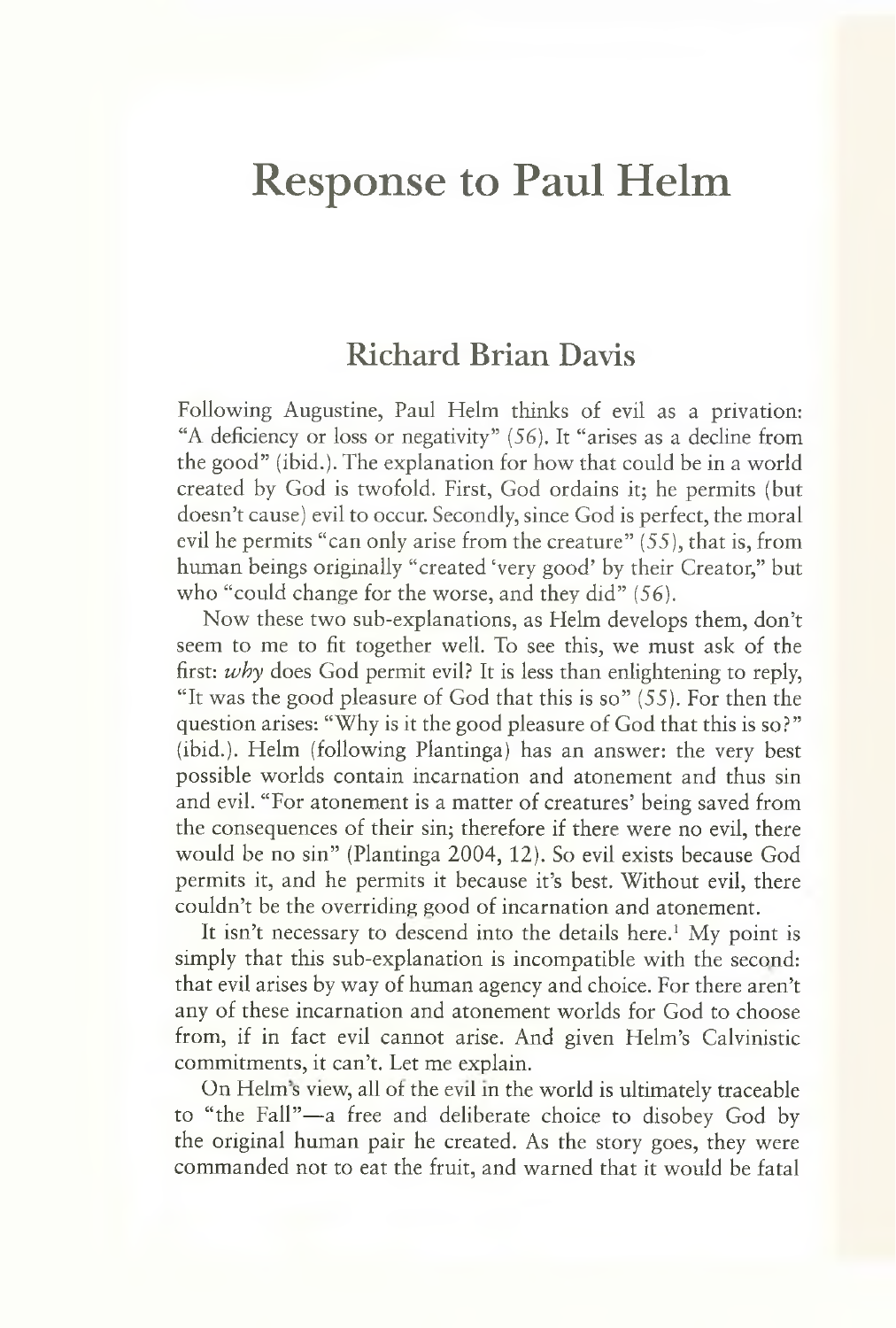if they did. Alas, they decided to eat it. Call this choice DISOBEY the first evil. It "is not clear" says Helm (57), how DISOBEY could transpire if (as he thinks) everything God created was "very good." Indeed, he says it is a "mystery." But of course a confession of "necessary ignorance" (ibid.) isn't anything like an *explanation* for evil. Helm is sure of one thing, however—that choice was determined:

It is important to stress that such a choice was not a libertarian choice. The original position was not one of neutrality, but that in which human beings were created "very good" by their Creator. It was not that the way of life [not eating the fruit] and the way of death [eating the fruit] were equidistant or otherwise symmetrically before the chooser. (56)

Having said this, Helm promptly invokes *compatibilism:* that "human action is both determined and [yet] . . . the agent is responsible for what he does or fails to do" (57). So Helm wants us to see that the choice is determined. But then if it's the agent who is responsible for DISOBEY, why not say *he* caused the act? Helm doesn't give us much to go on here, but he does point us to Jonathan Edwards (ibid.).<sup>2</sup>

According to Edwards, if a volition (like DISOBEY) lacks a motive, a reason for acting, it has no end or aim and thus fails to "exert any inclination" toward anything. But this is incoherent, says Edwards, since a choice necessarily involves the will moving "by an act of preference and inclination" (1754 [1957], 225). This entitles us to infer

MOTIVE: "Every act of the will (volition) is excited by a motive" (ibid.).

Now MOTIVE is ambiguous. It can be read as expressing a kind of ground-consequent relation obtaining between motives and volitions, in which case it tells us that

 $MOTIVE$ <sub>1</sub>: Every act of the will (volition) is occasioned by a motive.

That is to say, a volition is *informed by* its motive—that motive being the ground, basis, or reason for which one decides to act. But if motives are reasons for acting, they are at best abstract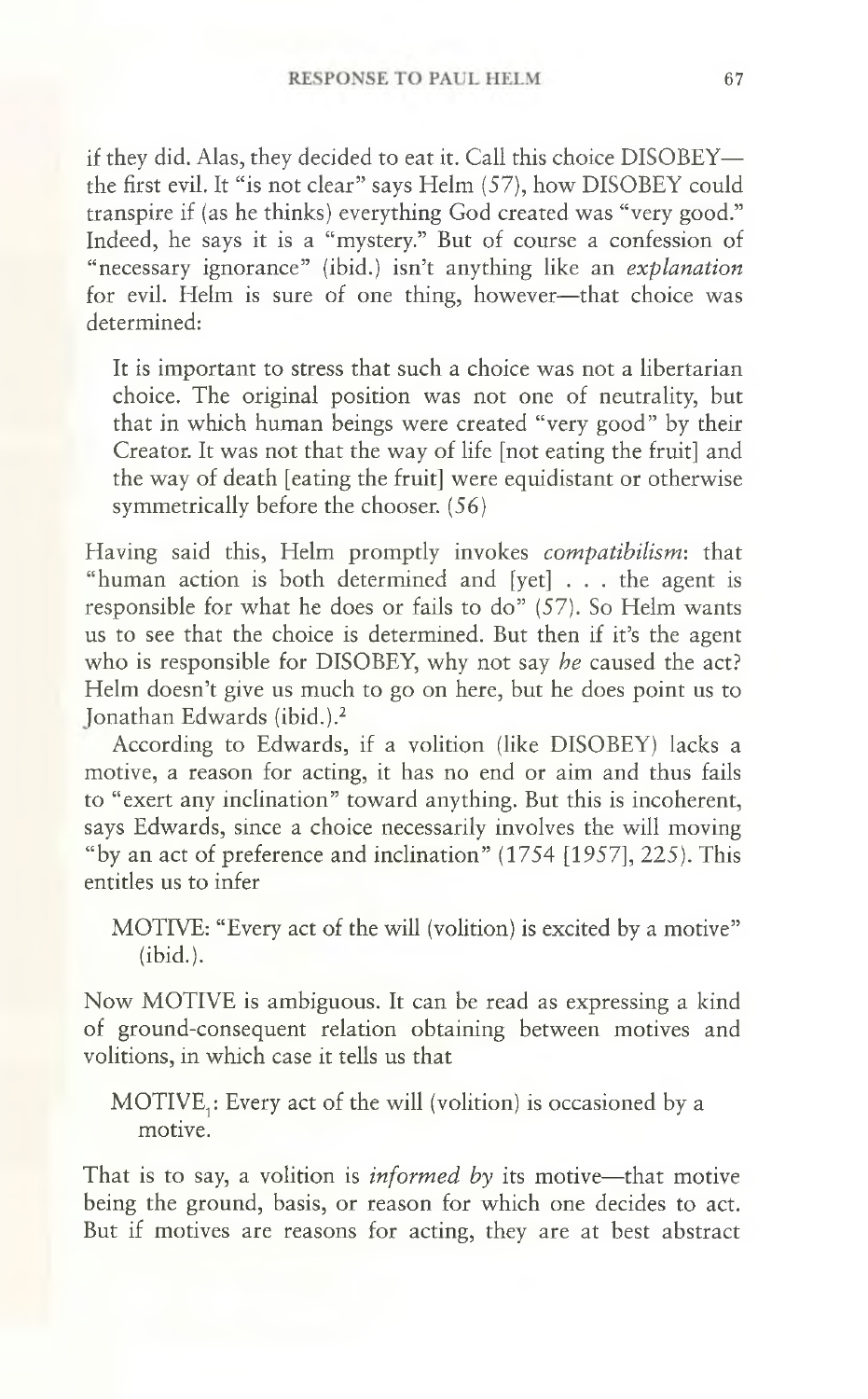## **EXPLAINING EVIL**

considerations. It's simply a category mistake to think they are causes. The agent retains the power to act on a given motive or to refrain. I see nothing at all objectionable in reading MOTIVE this way. It happily leaves room for DISOBEY to count as an original sin or first evil for which Helm's original humans could be held accountable.

But that's not how Edwards (and <sup>1</sup> suspect Helm) sees the matter. On the Helm-Edwards reading, we should interpret MOTIVE as expressing a Cause-Effect relation. That is, we should read it as

MOTIVE<sub>2</sub>: Every act of the will (volition) is caused by a motive.

Thus, volitions are said to be effects "necessarily connected with their motives," which operate "by biassing the will, and giving it a certain inclination or preponderation one way" (Edwards [1754] 1957, 225-26). Now if that'<sup>s</sup> right, the original (non-neutral, nonindifferent) position in which Helm's humans were created involved God's giving their wills "a certain inclination" toward "the way of life." He did this no doubt by giving them the relevant (causally necessitating) motive, say,

Ml: Refraining from eating that fruit will satisfy my desire to obey God and prevent my own death ["the way of life"].

But here we strike a problem. For if MOTIVE, is true, and if God causally necessitates that those original humans have M1, it will be causally impossible that DISOBEY ever occur and hence that evil ever arise. (This conclusion generalizes across worlds.)

Consequently, if evil really does result from "the chooser" moving "away from the original position" (56), there must be a *stronger* motive, stronger even than the God-instilled motive Ml, if that were possible. What could that motive be? If we're following Helm's biblical account (and I'm not averse), it is roughly this:

M2: Eating that fruit will satisfy my desire for food and for gaining wisdom ["the way of death"].

Now these two motivations, M1 and M2, run at cross-purposes. The conjunction of M2 and MOTIVE, causally necessitates DISOBEY.